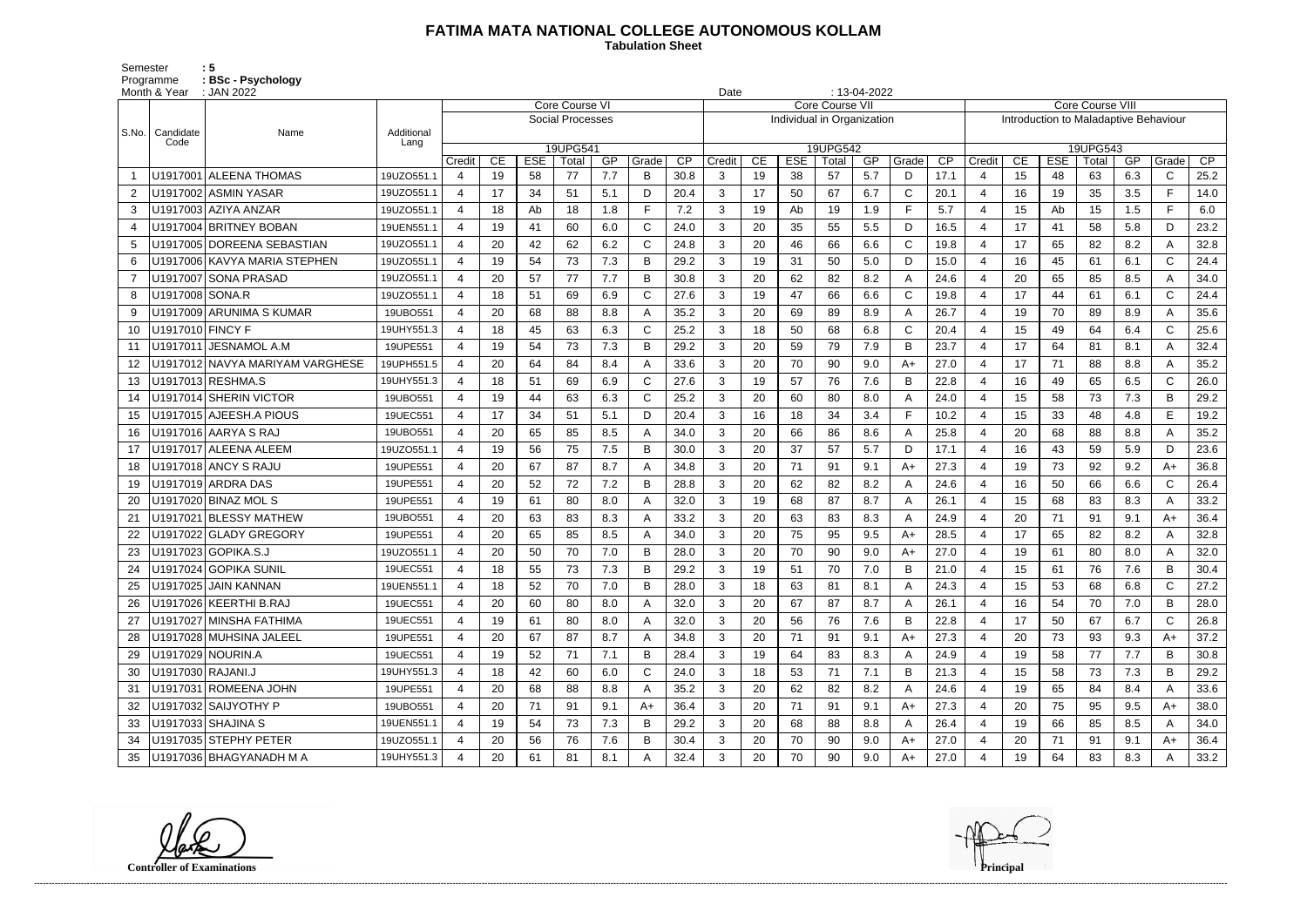|       |           |                          |            |        |                               |            | Core Course VI    |     |         |      |                     |    |                            | Core Course VII |      |       |                            |                                       | Core Course VIII |     |          |     |       |      |
|-------|-----------|--------------------------|------------|--------|-------------------------------|------------|-------------------|-----|---------|------|---------------------|----|----------------------------|-----------------|------|-------|----------------------------|---------------------------------------|------------------|-----|----------|-----|-------|------|
|       |           | Name                     |            |        |                               |            | Social Processes  |     |         |      |                     |    | Individual in Organization |                 |      |       |                            | Introduction to Maladaptive Behaviour |                  |     |          |     |       |      |
| S.No. | Candidate |                          | Additional |        |                               |            |                   |     |         |      |                     |    |                            |                 |      |       |                            |                                       |                  |     |          |     |       |      |
|       | Code      |                          | Lanc       |        |                               |            | 19UPG541          |     |         |      |                     |    |                            | 19UPG542        |      |       |                            |                                       |                  |     | 19UPG543 |     |       |      |
|       |           |                          |            | Credit | ◠⊏                            | <b>ESE</b> | <sup>-</sup> otal | GP  | Grade l | CP   | Credit <sup>'</sup> | СE | <b>ESE</b>                 | Total           | - GP | Grade | -CD                        | Credit                                | ∼⊏               | ESE | Total    | GP  | Grade | CP.  |
|       |           | 36   U1917037   ROSHAN R | 19UEC551   |        | $\overline{4}$ $\overline{0}$ | 46         |                   | 6.4 |         | 25.6 |                     | 18 | 40                         | 58              |      |       | 471<br>$\cdot$ . 4 $\cdot$ |                                       | 16               | 53  | 69       | 6.9 |       | 27.6 |

**Controller of Examinations**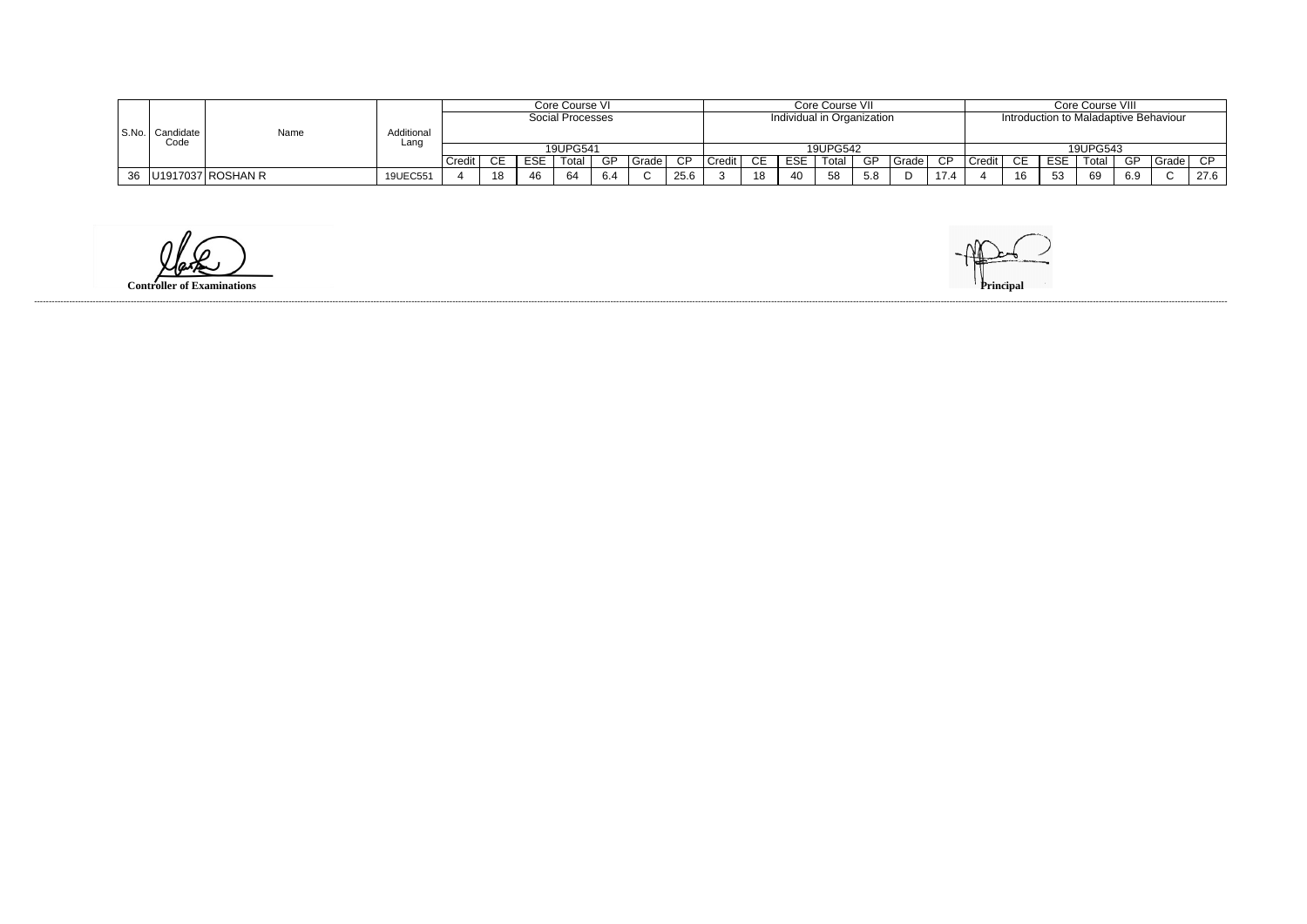|                |                   |                                 |                    | <b>Core Course IX</b> |    |            |                                   |     |       |      | <b>Core Course X</b>       |    |            |                   |            |       |      |  |
|----------------|-------------------|---------------------------------|--------------------|-----------------------|----|------------|-----------------------------------|-----|-------|------|----------------------------|----|------------|-------------------|------------|-------|------|--|
|                |                   |                                 |                    |                       |    |            | <b>Experimental Psychology II</b> |     |       |      | Psychological Assessment I |    |            |                   |            |       |      |  |
| S.No.          | Candidate<br>Code | Name                            | Additional<br>Lang |                       |    |            |                                   |     |       |      |                            |    |            |                   |            |       |      |  |
|                |                   |                                 |                    |                       | CE | <b>ESE</b> | 19UPG544<br>Total                 | GP  | Grade | CP   | Credit                     | CE | <b>ESE</b> | 19UPG545<br>Total | GP         | Grade | CP   |  |
|                |                   | U1917001 ALEENA THOMAS          | 19UZO551.1         | Credit<br>3           | 20 | 71         | 91                                | 9.1 | $A+$  | 27.3 | 3                          | 20 | 65         | 85                | 8.5        | A     | 25.5 |  |
| $\overline{2}$ |                   | U1917002 ASMIN YASAR            | 19UZO551.1         | 3                     | 14 | 68         | 82                                | 8.2 | A     | 24.6 | 3                          | 14 | Ab         | 14                | 1.4        | F     | 4.2  |  |
| 3              |                   | U1917003 AZIYA ANZAR            | 19UZO551.1         | 3                     | 17 | Ab         | 17                                | 1.7 | F     | 5.1  | 3                          | 17 | Ab         | 17                | 1.7        | E     | 5.1  |  |
| 4              |                   | U1917004 BRITNEY BOBAN          | 19UEN551.1         | 3                     | 20 | 72         | 92                                | 9.2 | $A+$  | 27.6 | 3                          | 20 | 65         | 85                | 8.5        | A     | 25.5 |  |
| 5              |                   | U1917005 DOREENA SEBASTIAN      | 19UZO551.1         | 3                     | 20 | 72         | 92                                | 9.2 | $A+$  | 27.6 | 3                          | 20 | 73         | 93                | 9.3        | $A+$  | 27.9 |  |
| 6              |                   | U1917006 KAVYA MARIA STEPHEN    | 19UZO551.1         | 3                     | 20 | 73         | 93                                | 9.3 | $A+$  | 27.9 | 3                          | 20 | 72         | 92                | 9.2        | $A+$  | 27.6 |  |
| $\overline{7}$ |                   | U1917007 SONA PRASAD            | 19UZO551.1         | 3                     | 20 | 74         | 94                                | 9.4 | $A+$  | 28.2 | 3                          | 20 | 68         | 88                | 8.8        | A     | 26.4 |  |
| 8              | U1917008 SONA.R   |                                 | 19UZO551.1         | 3                     | 20 | 73         | 93                                | 9.3 | $A+$  | 27.9 | 3                          | 20 | 75         | 95                | 9.5        | $A+$  | 28.5 |  |
| 9              |                   | U1917009 ARUNIMA S KUMAR        | 19UBO551           | 3                     | 20 | 74         | 94                                | 9.4 | $A+$  | 28.2 | 3                          | 20 | 73         | 93                | 9.3        | $A+$  | 27.9 |  |
| 10             | U1917010 FINCY F  |                                 | 19UHY551.3         | 3                     | 20 | 71         | 91                                | 9.1 | $A+$  | 27.3 | 3                          | 20 | 64         | 84                | 8.4        | A     | 25.2 |  |
| 11             |                   | U1917011 JESNAMOL A.M           | 19UPE551           | 3                     | 20 | 74         | 94                                | 9.4 | $A+$  | 28.2 | 3                          | 20 | 63         | 83                | 8.3        | A     | 24.9 |  |
| 12             |                   | U1917012 NAVYA MARIYAM VARGHESE | 19UPH551.5         | 3                     | 20 | 74         | 94                                | 9.4 | $A+$  | 28.2 | 3                          | 20 | 72         | 92                | 9.2        | $A+$  | 27.6 |  |
| 13             |                   | U1917013 RESHMA.S               | 19UHY551.3         | 3                     | 20 | 72         | 92                                | 9.2 | $A+$  | 27.6 | 3                          | 20 | 66         | 86                | 8.6        | A     | 25.8 |  |
|                |                   | U1917014 SHERIN VICTOR          | 19UBO551           | 3                     | 20 | 74         | 94                                | 9.4 |       | 28.2 | 3                          | 20 | 70         | 90                | 9.0        |       | 27.0 |  |
| 14             |                   | U1917015 AJEESH.A PIOUS         |                    | 3                     | 18 | 68         |                                   | 8.6 | $A+$  | 25.8 | 3                          | 18 | 62         | 80                |            | $A+$  |      |  |
| 15             |                   | U1917016 AARYA S RAJ            | 19UEC551           |                       |    | 75         | 86                                |     | A     |      |                            |    | 71         | 91                | 8.0<br>9.1 | A     | 24.0 |  |
| 16             |                   |                                 | 19UBO551           | 3                     | 20 |            | 95                                | 9.5 | $A+$  | 28.5 | 3                          | 20 |            |                   |            | $A+$  | 27.3 |  |
| 17             |                   | U1917017 ALEENA ALEEM           | 19UZO551.1         | 3                     | 20 | 71         | 91                                | 9.1 | $A+$  | 27.3 | 3                          | 20 | 66         | 86                | 8.6        | A     | 25.8 |  |
| 18             |                   | U1917018 ANCY S RAJU            | 19UPE551           | 3                     | 20 | 75         | 95                                | 9.5 | $A+$  | 28.5 | 3                          | 20 | 72         | 92                | 9.2        | $A+$  | 27.6 |  |
| 19             |                   | U1917019 ARDRA DAS              | 19UPE551           | 3                     | 20 | 75         | 95                                | 9.5 | $A+$  | 28.5 | 3                          | 20 | 72         | 92                | 9.2        | $A+$  | 27.6 |  |
| 20             |                   | U1917020 BINAZ MOL S            | 19UPE551           | 3                     | 20 | 74         | 94                                | 9.4 | $A+$  | 28.2 | 3                          | 20 | 67         | 87                | 8.7        | A     | 26.1 |  |
| 21             |                   | U1917021 BLESSY MATHEW          | 19UBO551           | 3                     | 20 | 74         | 94                                | 9.4 | $A+$  | 28.2 | 3                          | 20 | 73         | 93                | 9.3        | $A+$  | 27.9 |  |
| 22             |                   | U1917022 GLADY GREGORY          | 19UPE551           | 3                     | 20 | 73         | 93                                | 9.3 | $A+$  | 27.9 | 3                          | 20 | 70         | 90                | 9.0        | $A+$  | 27.0 |  |
| 23             |                   | U1917023 GOPIKA.S.J             | 19UZO551.1         | 3                     | 20 | 73         | 93                                | 9.3 | $A+$  | 27.9 | 3                          | 20 | 69         | 89                | 8.9        | A     | 26.7 |  |
| 24             |                   | U1917024 GOPIKA SUNIL           | 19UEC551           | 3                     | 20 | 71         | 91                                | 9.1 | $A+$  | 27.3 | 3                          | 20 | 66         | 86                | 8.6        | A     | 25.8 |  |
| 25             |                   | U1917025 JAIN KANNAN            | 19UEN551.1         | 3                     | 14 | 72         | 86                                | 8.6 | А     | 25.8 | 3                          | 14 | 67         | 81                | 8.1        |       | 24.3 |  |
| 26             |                   | U1917026 KEERTHI B.RAJ          | 19UEC551           | 3                     | 20 | 72         | 92                                | 9.2 | $A+$  | 27.6 | 3                          | 20 | 66         | 86                | 8.6        | A     | 25.8 |  |
| 27             |                   | U1917027 MINSHA FATHIMA         | 19UEC551           | 3                     | 20 | 73         | 93                                | 9.3 | $A+$  | 27.9 | 3                          | 20 | 71         | 91                | 9.1        | $A+$  | 27.3 |  |
| 28             |                   | U1917028 MUHSINA JALEEL         | 19UPE551           | 3                     | 20 | 74         | 94                                | 9.4 | $A+$  | 28.2 | 3                          | 20 | 71         | 91                | 9.1        | A+    | 27.3 |  |
| 29             |                   | U1917029 NOURIN.A               | 19UEC551           | 3                     | 19 | 71         | 90                                | 9.0 | $A+$  | 27.0 | 3                          | 19 | 65         | 84                | 8.4        | A     | 25.2 |  |
| 30             | U1917030 RAJANI.J |                                 | 19UHY551.3         | 3                     | 14 | 69         | 83                                | 8.3 | A     | 24.9 | 3                          | 14 | 65         | 79                | 7.9        | B     | 23.7 |  |
| 31             |                   | U1917031 ROMEENA JOHN           | 19UPE551           | 3                     | 20 | 74         | 94                                | 9.4 | $A+$  | 28.2 | 3                          | 20 | 69         | 89                | 8.9        | Α     | 26.7 |  |
| 32             |                   | U1917032 SAIJYOTHY P            | 19UBO551           | 3                     | 20 | 76         | 96                                | 9.6 | $A+$  | 28.8 | 3                          | 20 | 70         | 90                | 9.0        | A+    | 27.0 |  |
| 33             |                   | U1917033 SHAJINA S              | 19UEN551.1         | 3                     | 20 | 75         | 95                                | 9.5 | $A+$  | 28.5 | 3                          | 20 | 73         | 93                | 9.3        | $A+$  | 27.9 |  |
| 34             |                   | U1917035 STEPHY PETER           | 19UZO551.1         | 3                     | 20 | 76         | 96                                | 9.6 | A+    | 28.8 | 3                          | 20 | 75         | 95                | 9.5        | A+    | 28.5 |  |
| 35             |                   | U1917036 BHAGYANADH M A         | 19UHY551.3         | 3                     | 20 | 72         | 92                                | 9.2 | $A+$  | 27.6 | 3                          | 20 | 70         | 90                | 9.0        | A+    | 27.0 |  |

**Controller of Examinations**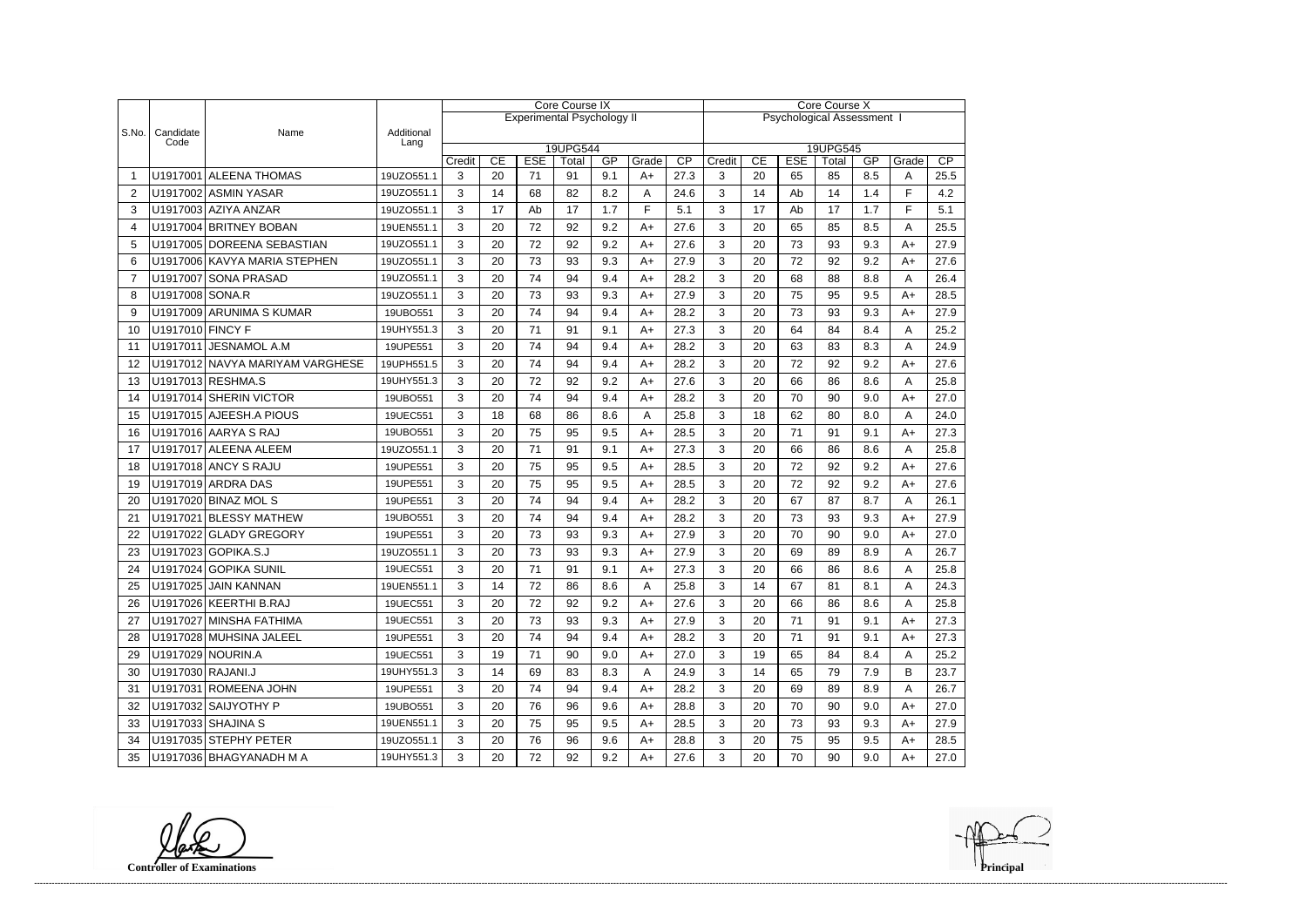|       |                   | Name              |                    | Core Course X |     |                   |                                   |     |       |                 |                            |    |            |          |     |        |        |
|-------|-------------------|-------------------|--------------------|---------------|-----|-------------------|-----------------------------------|-----|-------|-----------------|----------------------------|----|------------|----------|-----|--------|--------|
|       |                   |                   | Additional<br>Lang |               |     |                   | <b>Experimental Psychology II</b> |     |       |                 | Psychological Assessment I |    |            |          |     |        |        |
| S.No. | Candidate<br>Code |                   |                    |               |     |                   |                                   |     |       |                 |                            |    |            |          |     |        |        |
|       |                   |                   |                    |               |     |                   | 19UPG544                          |     |       |                 |                            |    |            | 19UPG545 |     |        |        |
|       |                   |                   |                    | Credit        | CE. | <b>ESE</b><br>ᆮᇰᆮ | Гоtal                             | GP  | Grade | $\overline{CP}$ | Credit                     | СE | <b>ESE</b> | Total    | GP  | Grade  | $\cap$ |
| 36    |                   | U1917037 ROSHAN R | 19UEC551           |               | 18  | $\rightarrow$     | 89                                | 8.9 |       | 26.7            |                            | 18 | 60         | 78       | 7.8 | R<br>− | 23.4   |

**Controller of Examinations**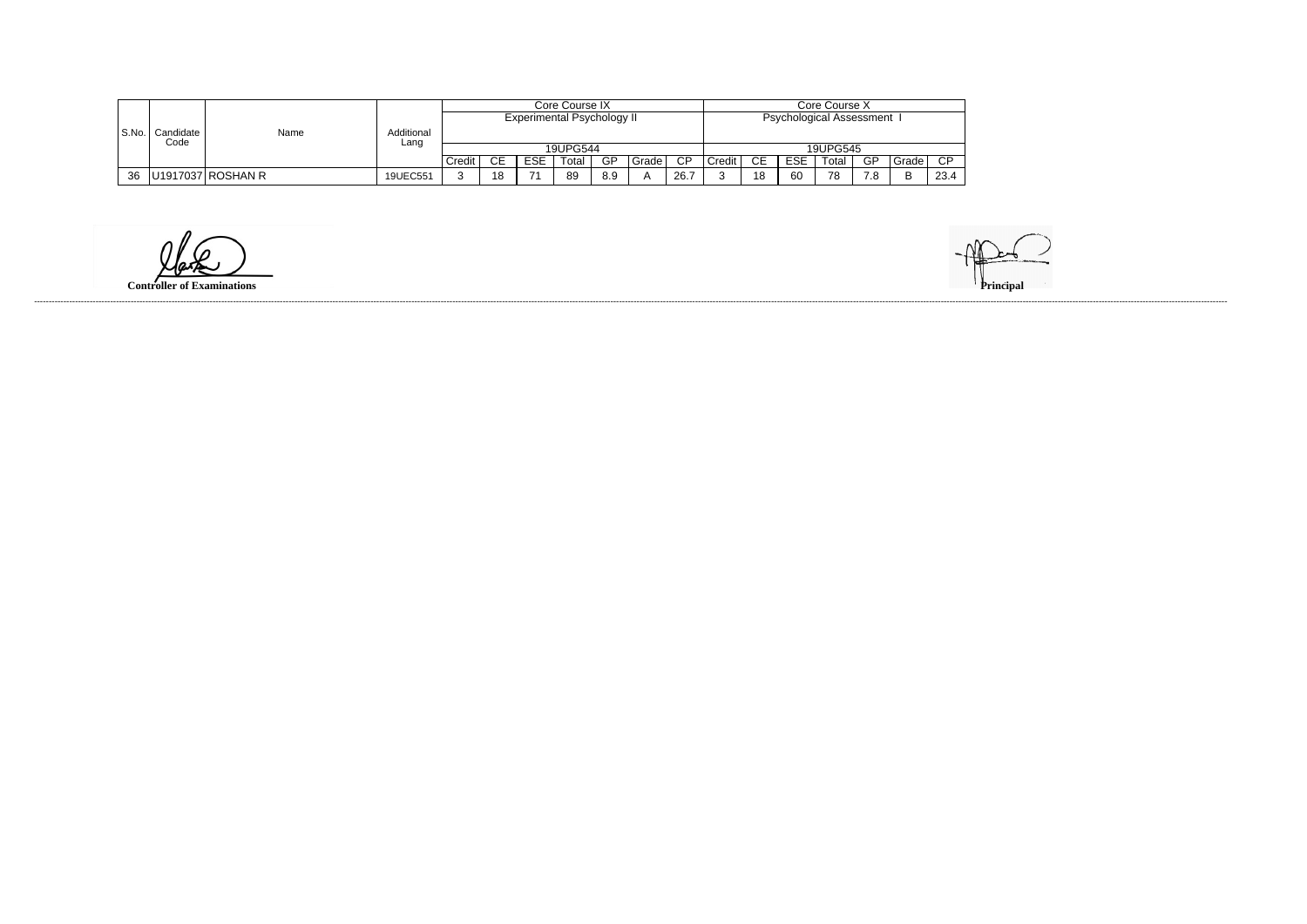|                |                   |                                 |                    | Open Course    |    |            |       |     |       |                 |                |                |              |               |
|----------------|-------------------|---------------------------------|--------------------|----------------|----|------------|-------|-----|-------|-----------------|----------------|----------------|--------------|---------------|
|                |                   |                                 |                    |                |    |            |       |     |       |                 |                |                |              |               |
| S.No.          | Candidate<br>Code | Name                            | Additional<br>Lang |                |    |            |       |     |       |                 | Total          | <b>SCPA</b>    | Grade        | Result        |
|                |                   |                                 |                    | Credit         | CE | <b>ESE</b> | Total | GP  | Grade | $\overline{CP}$ |                |                |              |               |
| -1             |                   | U1917001 ALEENA THOMAS          | 19UZO551.1         | $\overline{2}$ | 16 | 57         | 73    | 7.3 | B     | 14.6            | 140.5          | 7.39           | B            | PASSED        |
| $\overline{2}$ |                   | U1917002 ASMIN YASAR            | 19UZO551.1         | $\overline{2}$ | 12 | Ab         | 12    | 1.2 | F     | 2.4             | $\blacksquare$ | $\blacksquare$ | F            | <b>FAILED</b> |
| 3              |                   | U1917003 AZIYA ANZAR            | 19UZO551.1         | $\overline{2}$ | 10 | Ab         | 10    | 1.0 | F     | 2.0             | $\blacksquare$ |                | F            | <b>FAILED</b> |
| 4              |                   | U1917004 BRITNEY BOBAN          | 19UEN551.1         | $\overline{2}$ | 20 | 45         | 65    | 6.5 | C     | 13.0            | 129.8          | 6.83           | $\mathsf{C}$ | <b>PASSED</b> |
| 5              |                   | U1917005 DOREENA SEBASTIAN      | 19UZO551.1         | 2              | 17 | 60         | 77    | 7.7 | B     | 15.4            | 148.3          | 7.81           | B            | PASSED        |
| 6              |                   | U1917006 KAVYA MARIA STEPHEN    | 19UZO551.1         | 2              | 17 | 64         | 81    | 8.1 | Α     | 16.2            | 140.3          | 7.38           | B            | PASSED        |
| $\overline{7}$ |                   | U1917007 SONA PRASAD            | 19UZO551.1         | $\overline{2}$ | 19 | 75         | 94    | 9.4 | $A+$  | 18.8            | 162.8          | 8.57           | A            | PASSED        |
| 8              | U1917008 SONA.R   |                                 | 19UZO551.1         | $\overline{2}$ | 16 | 59         | 75    | 7.5 | В     | 15.0            | 143.2          | 7.54           | B            | <b>PASSED</b> |
| 9              |                   | U1917009 ARUNIMA S KUMAR        | 19UBO551           | $\overline{2}$ | 19 | 75         | 94    | 9.4 | $A+$  | 18.8            | 172.4          | 9.07           | $A+$         | PASSED        |
| 10             | U1917010 FINCY F  |                                 | 19UHY551.3         | 2              | 18 | 38         | 56    | 5.6 | D     | 11.2            | 134.9          | 7.10           | B            | PASSED        |
| 11             | U1917011          | <b>JESNAMOL A.M</b>             | 19UPE551           | $\overline{2}$ | 16 | 56         | 72    | 7.2 | B     | 14.4            | 152.8          | 8.04           | Α            | PASSED        |
| 12             |                   | U1917012 NAVYA MARIYAM VARGHESE | 19UPH551.5         | 2              | 18 | 61         | 79    | 7.9 | B     | 15.8            | 167.4          | 8.81           | Α            | PASSED        |
| 13             |                   | U1917013 RESHMA.S               | 19UHY551.3         | 2              | 18 | 54         | 72    | 7.2 | В     | 14.4            | 144.2          | 7.59           | B            | <b>PASSED</b> |
| 14             |                   | U1917014 SHERIN VICTOR          | 19UBO551           | $\overline{2}$ | 17 | 75         | 92    | 9.2 | A+    | 18.4            | 152.0          | 8.00           | A            | PASSED        |
| 15             |                   | U1917015 AJEESH.A PIOUS         | 19UEC551           | 2              | 18 | 38         | 56    | 5.6 | D     | 11.2            | $\blacksquare$ | $\blacksquare$ | F            | <b>FAILED</b> |
| 16             |                   | U1917016 AARYA S RAJ            | 19UBO551           | $\overline{2}$ | 17 | 71         | 88    | 8.8 | Α     | 17.6            | 168.4          | 8.86           | A            | PASSED        |
| 17             |                   | U1917017 ALEENA ALEEM           | 19UZO551.1         | $\overline{2}$ | 17 | 49         | 66    | 6.6 | C     | 13.2            | 137.0          | 7.21           | B            | <b>PASSED</b> |
| 18             |                   | U1917018 ANCY S RAJU            | 19UPE551           | $\overline{2}$ | 18 | 70         | 88    | 8.8 | Α     | 17.6            | 172.6          | 9.08           | A+           | PASSED        |
| 19             |                   | U1917019 ARDRA DAS              | 19UPE551           | $\overline{2}$ | 16 | 55         | 71    | 7.1 | B     | 14.2            | 150.1          | 7.90           | B            | <b>PASSED</b> |
| 20             |                   | U1917020 BINAZ MOL S            | 19UPE551           | 2              | 17 | 60         | 77    | 7.7 | B     | 15.4            | 161.0          | 8.47           | A            | PASSED        |
| 21             | U1917021          | <b>BLESSY MATHEW</b>            | 19UBO551           | $\overline{2}$ | 18 | 67         | 85    | 8.5 | Α     | 17.0            | 167.6          | 8.82           | Α            | PASSED        |
| 22             |                   | U1917022 GLADY GREGORY          | 19UPE551           | $\overline{2}$ | 16 | 48         | 64    | 6.4 | C     | 12.8            | 163.0          | 8.58           | A            | PASSED        |
| 23             |                   | U1917023 GOPIKA.S.J             | 19UZO551.1         | 2              | 17 | 63         | 80    | 8.0 | Α     | 16.0            | 157.6          | 8.29           | A            | PASSED        |
| 24             |                   | U1917024 GOPIKA SUNIL           | 19UEC551           | $\overline{2}$ | 19 | 65         | 84    | 8.4 | Α     | 16.8            | 150.5          | 7.92           | B            | PASSED        |
| 25             |                   | U1917025 JAIN KANNAN            | 19UEN551.1         | 2              | 19 | 62         | 81    | 8.1 | A     | 16.2            | 145.8          | 7.67           | B            | <b>PASSED</b> |
| 26             |                   | U1917026 KEERTHI B.RAJ          | 19UEC551           | $\overline{2}$ | 19 | 62         | 81    | 8.1 | A     | 16.2            | 155.7          | 8.19           | A            | <b>PASSED</b> |
| 27             |                   | U1917027 MINSHA FATHIMA         | 19UEC551           | $\overline{2}$ | 20 | 72         | 92    | 9.2 | A+    | 18.4            | 155.2          | 8.17           | Α            | <b>PASSED</b> |
| 28             |                   | U1917028 MUHSINA JALEEL         | 19UPE551           | $\overline{2}$ | 18 | 78         | 96    | 9.6 | A+    | 19.2            | 174.0          | 9.16           | A+           | <b>PASSED</b> |
| 29             |                   | U1917029 NOURIN.A               | 19UEC551           | $\overline{2}$ | 20 | 64         | 84    | 8.4 | A     | 16.8            | 153.1          | 8.06           | A            | <b>PASSED</b> |
| 30             | U1917030 RAJANI.J |                                 | 19UHY551.3         | $\overline{2}$ | 19 | 48         | 67    | 6.7 | C     | 13.4            | 136.5          | 7.18           | B            | PASSED        |
| 31             |                   | U1917031 ROMEENA JOHN           | 19UPE551           | $\overline{2}$ | 18 | 74         | 92    | 9.2 | A+    | 18.4            | 166.7          | 8.77           | Α            | <b>PASSED</b> |
| 32             |                   | U1917032 SAIJYOTHY P            | 19UBO551           | $\overline{2}$ | 20 | 78         | 98    | 9.8 | A+    | 19.6            | 177.1          | 9.32           | A+           | PASSED        |
| 33             |                   | U1917033 SHAJINA S              | 19UEN551.1         | $\overline{2}$ | 19 | 69         | 88    | 8.8 | A     | 17.6            | 163.6          | 8.61           | A            | PASSED        |
| 34             |                   | U1917035 STEPHY PETER           | 19UZO551.1         | $\overline{2}$ | 18 | 78         | 96    | 9.6 | A+    | 19.2            | 170.3          | 8.96           | A            | <b>PASSED</b> |
| 35             |                   | U1917036 BHAGYANADH M A         | 19UHY551.3         | $\overline{2}$ | 20 | 55         | 75    | 7.5 | B     | 15.0            | 162.2          | 8.54           | A            | <b>PASSED</b> |

**Controller of Examinations**